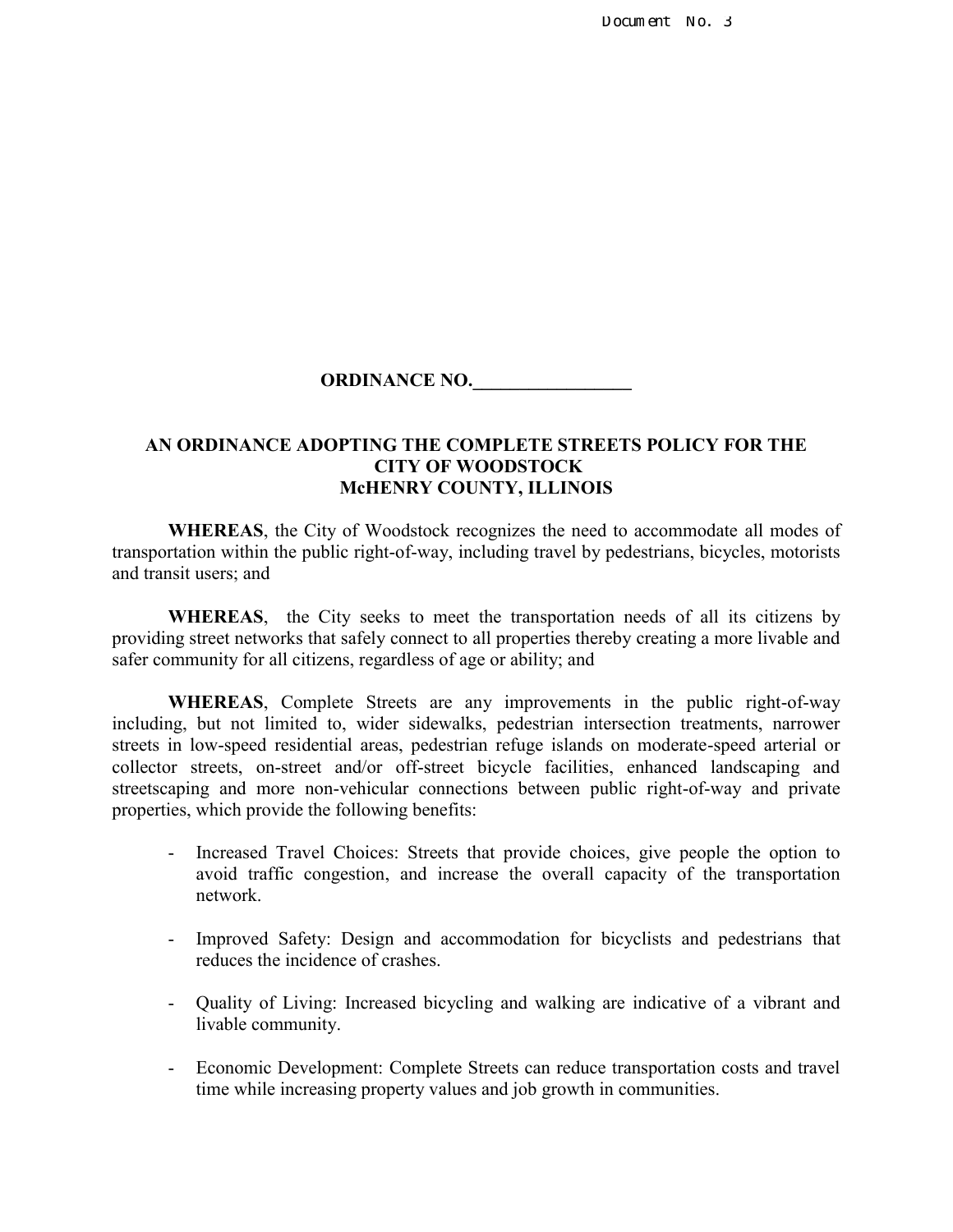- Improved Return on Infrastructure Investments: Integrating wider sidewalks at senior and medical facilities, bike paths, transit amenities and safe crossings into the initial design of a project spares the expense of future retro-fits.
- More Walking and Bicycling: Streets that provide room for bicycling and walking help people of all ages get physical activity, gain independence and increase overall health; and

**WHEREAS**, adopting a policy for Complete Streets is consistent with the City's 2020 Vision statement which specifically includes the following transportation goals and objectives:

- Woodstock will provide a street network with efficient connectors.
- Woodstock will have walking and bicycle paths running throughout the City and connecting to regional systems that extend miles in multiple directions.
- Woodstock is a connected green community where every citizen enjoys a network of transportation options…bus service, trains, walking and bicycling paths… available to take anyone virtually anywhere in the City and its environs; and

**WHEREAS**, adopting a policy for Complete Streets is consistent with the City's Transportation Plan which states that the City should focus on "providing safe and convenient walking paths, eliminating sidewalk barriers and tripping hazards and being mindful of the special needs of the elderly and disabled" with regards to transportation infrastructure; and

**WHEREAS**, the City views Complete Streets as an opportunity to improve safety, access, and mobility for users of the public way and recognizes bicycle, pedestrian, and transit users as integral elements of the transportation system; and

**WHEREAS**, the City has initiated a Safe Routes to School program to provide children a safe means to walk and/or bicycle to and from school,

**NOW, THEREFORE, BE IT ORDAINED** by the City Council of the CITY OF WOODSTOCK, McHenry County, Illinois that the City of Woodstock hereby adopts a Complete Streets Policy, the goals, elements and procedures of which are as follows:

**Section One: Goals.** The City of Woodstock shall accommodate all modes of travel in the transportation planning process, including travel by all pedestrians, bicyclists, transit users, and private and commercial vehicles, to the highest degree possible in the design, construction, operation and maintenance of new and retrofit transportation facilities in the public right-of-way.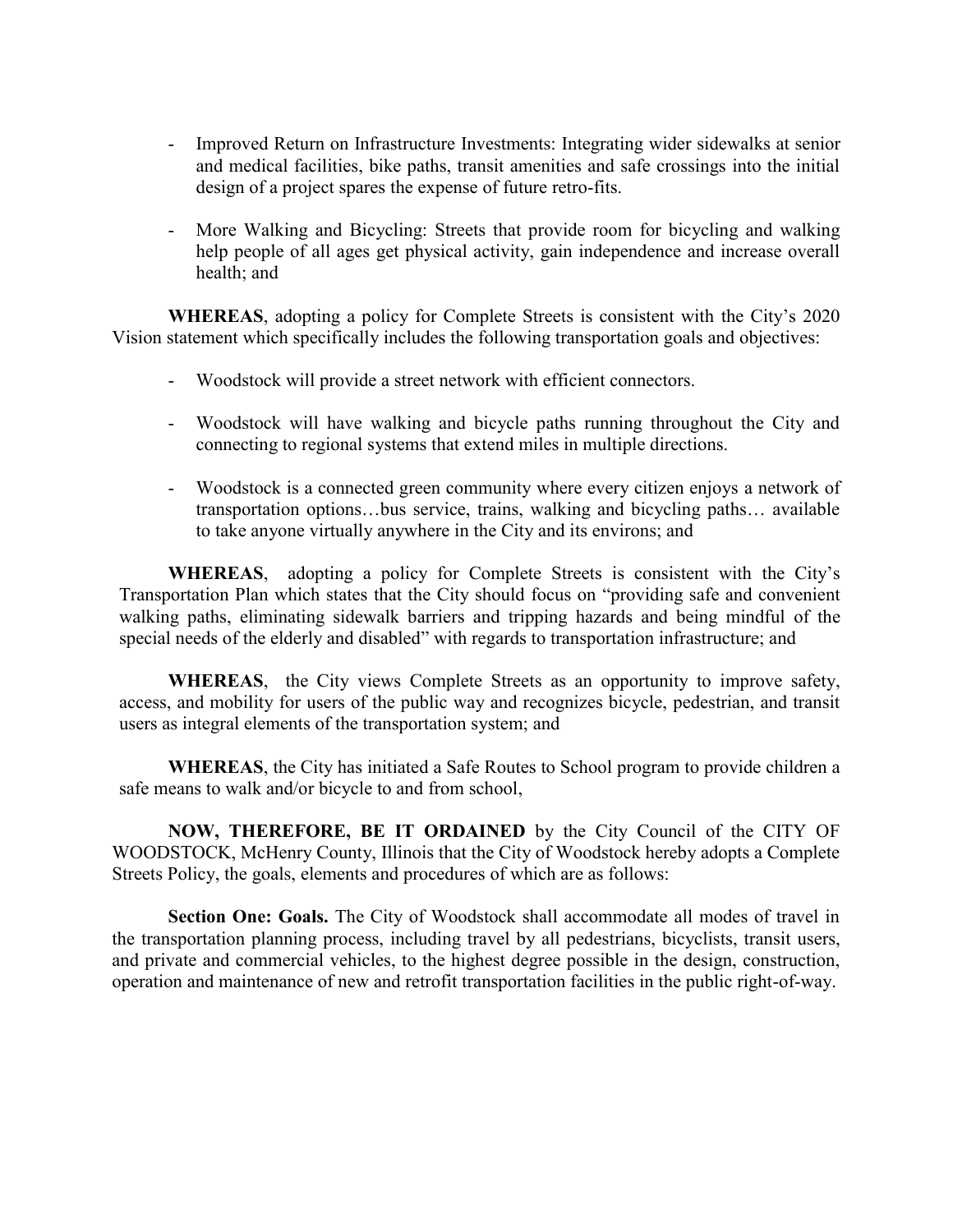**Section Two: Applicability.** All roadway improvement projects, including new construction, reconstruction, street surfacing, grading, storm sewer, sanitary sewer and water main improvement projects shall be reviewed with the goal of incorporating the elements of Complete Streets.

**Section Three: Planning and Review.** The following procedures shall be used to ensure that a proposed project meets the goals of the Complete Streets Policy.

- a) **City of Woodstock Projects.** During the planning/design phase of any public transportation improvement project, the Department of Public Works shall review the project for the purpose of incorporating Complete Streets elements in the project. The review shall reference standards and design guidelines listed in Section Four.
- **b) Other Public Agency Projects.** The City will coordinate with other agencies, including but not limited to, the Illinois Department of Transportation, the McHenry County Division of Transportation, and local Townships in an effort to ensure that all roadways and intersections within Woodstock City limits meet local community standards and needs.
- **c) Private Development.** The Department of Public Works and the Department of Community & Economic Development shall review all private development proposals in a manner which is consistent with the Complete Streets Policy and shall incorporate design guidelines and standards.

**Section Four: Standards.** The City will utilize the standards, requirements and recommendations in the following resource documents, as well as its own guidelines, in order to provide a certain measure of flexibility in design.

- **American Association of State Highway and Transportation Officials (AASHTO)**  *Guide for Planning, Design and Operation of Pedestrian Facilities Guide for the Development of Bicycle Facilities A Policy on Geometric Design of Highways and Streets*
- **Federal Highway Administration (FHWA)**  *Highway Capacity Manual Manual of Uniform Traffic Control Devices (MUTCD)*
- **Illinois Department of Transportation** *Bureau of Design and Environment Manual*
- **U.S. Access Board**  *Accessibility Guidelines for Pedestrian Facilities in the Public Right-of-Way*
- **The Americans with Disabilities Act Accessibility Guidelines (***ADAAG***)**